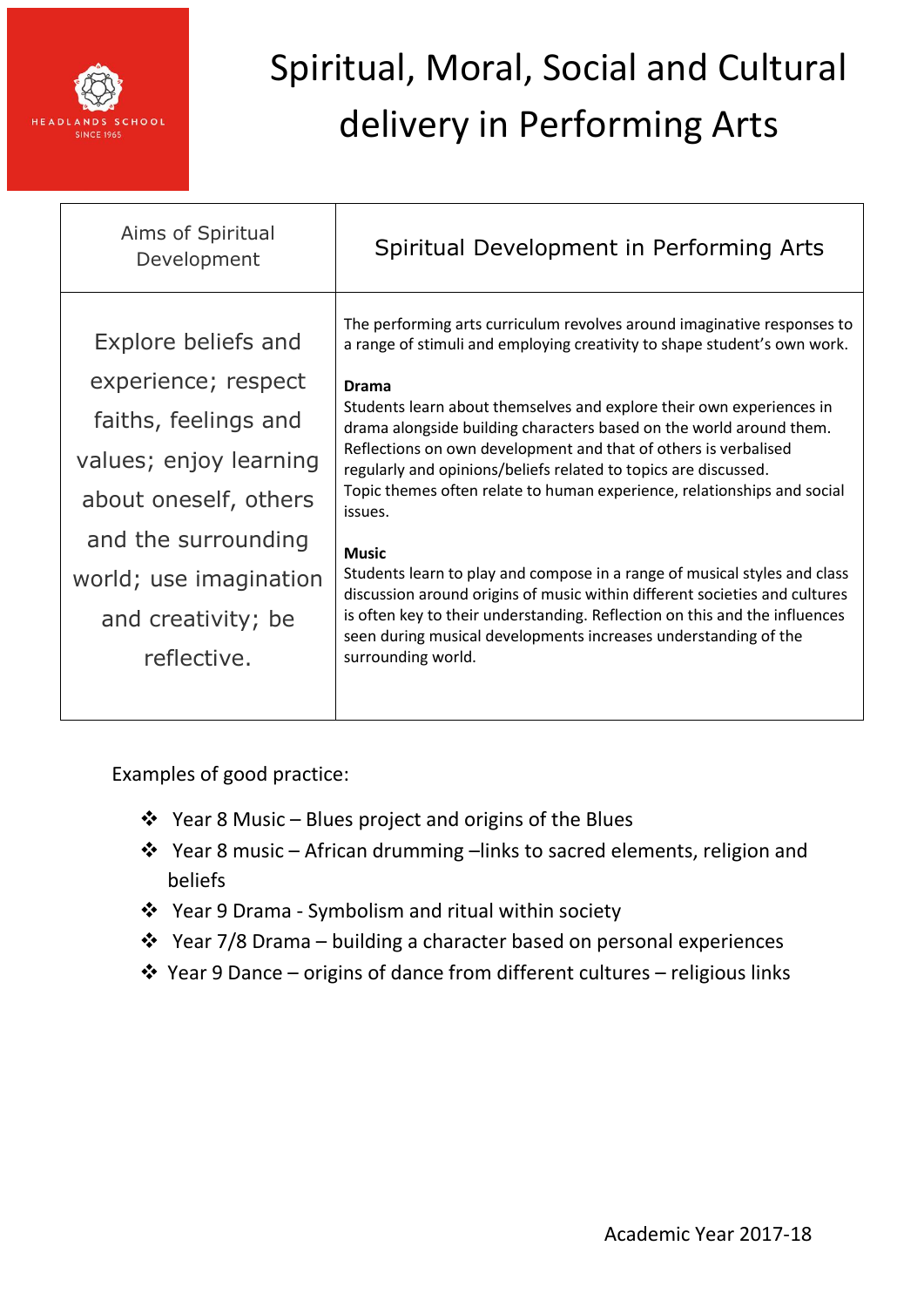

| Moral Development in Performing Arts                                                                                                                                                                                                                                                                                                                                                                                                                                                                                                                                                                                                                                                                                                                                                                                                   |
|----------------------------------------------------------------------------------------------------------------------------------------------------------------------------------------------------------------------------------------------------------------------------------------------------------------------------------------------------------------------------------------------------------------------------------------------------------------------------------------------------------------------------------------------------------------------------------------------------------------------------------------------------------------------------------------------------------------------------------------------------------------------------------------------------------------------------------------|
| The drama curriculum addresses moral dilemmas pupils might face<br>and uses them as a stimulus for creative work.<br>Schemes look at characters who face difficult decisions and explore<br>different outcomes based on this.<br>Consequences of a character's actions are discussed and often<br>questioning (Hot seating) is used to uncover the reasons behind<br>the decisions and how people learn from their mistakes.<br>Students often take on roles of adults, parents and other authority<br>figures to address right and wrong and enforce rules and law.<br>Verbatim plays - based on transcripts of real life case studies.<br>In music, moral issues related to different cultures and styles are<br>explored.<br>Dance also addresses issue based topics and explores them<br>through movement and physical expression. |
|                                                                                                                                                                                                                                                                                                                                                                                                                                                                                                                                                                                                                                                                                                                                                                                                                                        |

- Year 7 Drama 'Bullying' topic consequences and resolution of conflict
- 'Lucy's story' consequences of stealing
- Year 8 Drama 'Blood Brothers' script explores difficult moral decisions
- $\cdot$   $\cdot$  'Out of their Heads' drug involvement and consequences
- Year 10 BTEC project 'Human Rights' theme
- $\div$  Year 8 music Blues racism issues
- Year 10 drama 'Hard to Swallow' play about eating disorders
- Year 10 dance 'Swansong' a dance piece based on a prisoner of conscience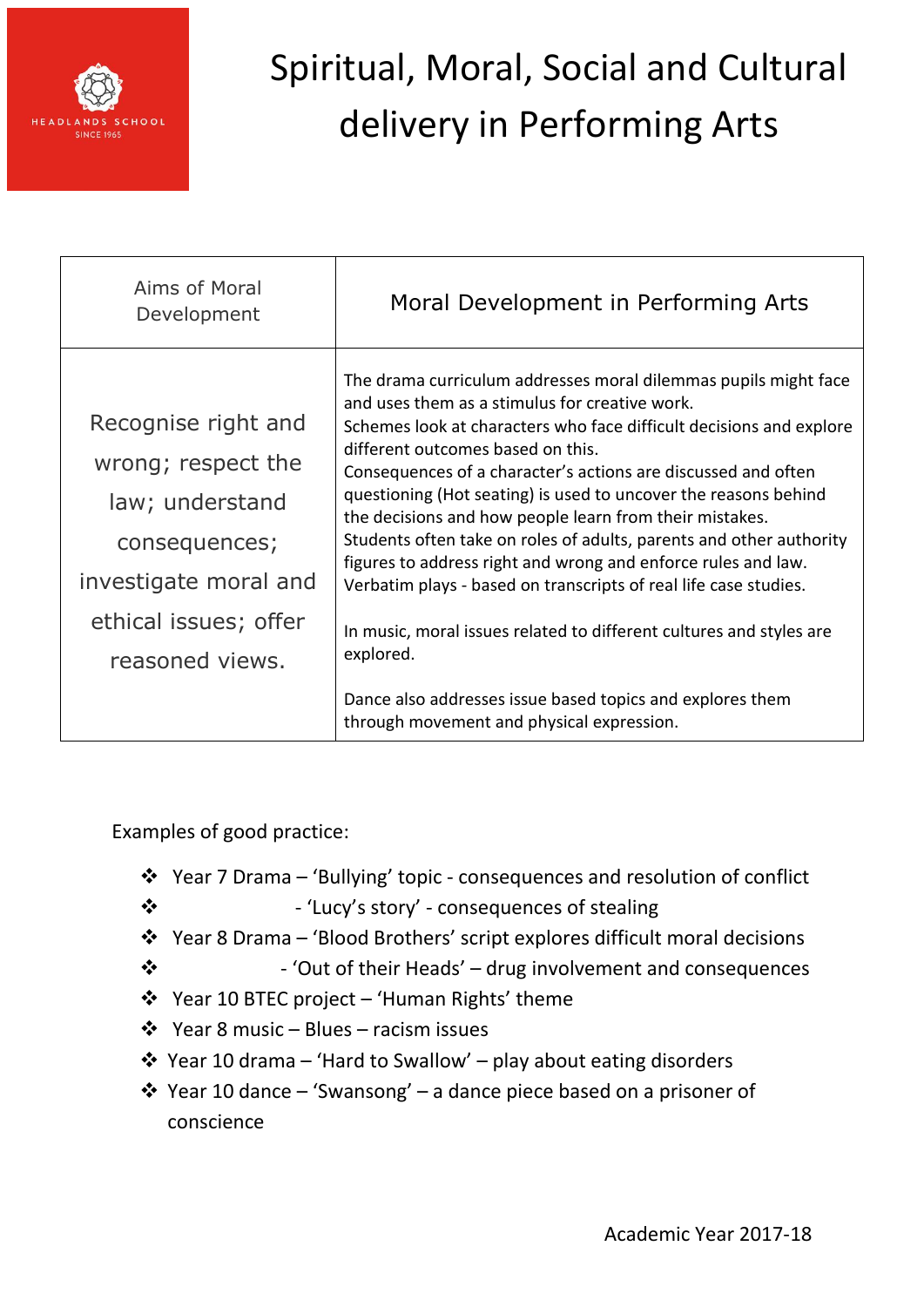

| Aims of Social<br>Development                                                                                                                                                                                         | Social Development in Performing Arts                                                                                                                                                                                                                                                                                                                                                                                                                                                                                                                                                                                                                                                                                                                                                                                  |
|-----------------------------------------------------------------------------------------------------------------------------------------------------------------------------------------------------------------------|------------------------------------------------------------------------------------------------------------------------------------------------------------------------------------------------------------------------------------------------------------------------------------------------------------------------------------------------------------------------------------------------------------------------------------------------------------------------------------------------------------------------------------------------------------------------------------------------------------------------------------------------------------------------------------------------------------------------------------------------------------------------------------------------------------------------|
| Use a range of social<br>skills; participate in the<br>local community;<br>appreciate diverse<br>viewpoints; participate,<br>volunteer and cooperate;<br>resolve conflict; engage<br>with the <b>'British values'</b> | Performing Arts is primarily taught through participation in practical<br>group work. A range of social skills are specifically taught and discussed<br>as a code of practice for students. These include cooperation, tolerance,<br>negotiation, discussion and mutual agreement, leadership skills,<br>appreciating and supporting others.<br>Performance work is watched respectfully by peers and applause used to<br>show appreciation. Freedom of expression and individuality is<br>encouraged.<br>Many schemes of learning in drama address conflict and conflict<br>resolution within a range of situations.<br>The music curriculum teaches music from across the decades, looking at<br>diverse developments and viewpoints.<br><b>Extra opportunities</b> - Some students help out at events and work with |
| of democracy, the rule of<br>law, liberty, respect and<br>tolerance.                                                                                                                                                  | primary children who visit for Arts days.<br>Theatre- in Education work is also taken out into the community- mainly<br>to primary schools where it can teach values and tolerance.<br>Music performances take place at the Priory and St Johns Church,<br><b>Burlington</b>                                                                                                                                                                                                                                                                                                                                                                                                                                                                                                                                           |

- $\triangleleft$  All years Drama conflict and resolution is at the centre of all work
- All years focus is on group work and social skills to manage this
- All years performance aspects develop the need for mutual respect
- Participation is encouraged and rewarded especially contribution to group work – everyone matters